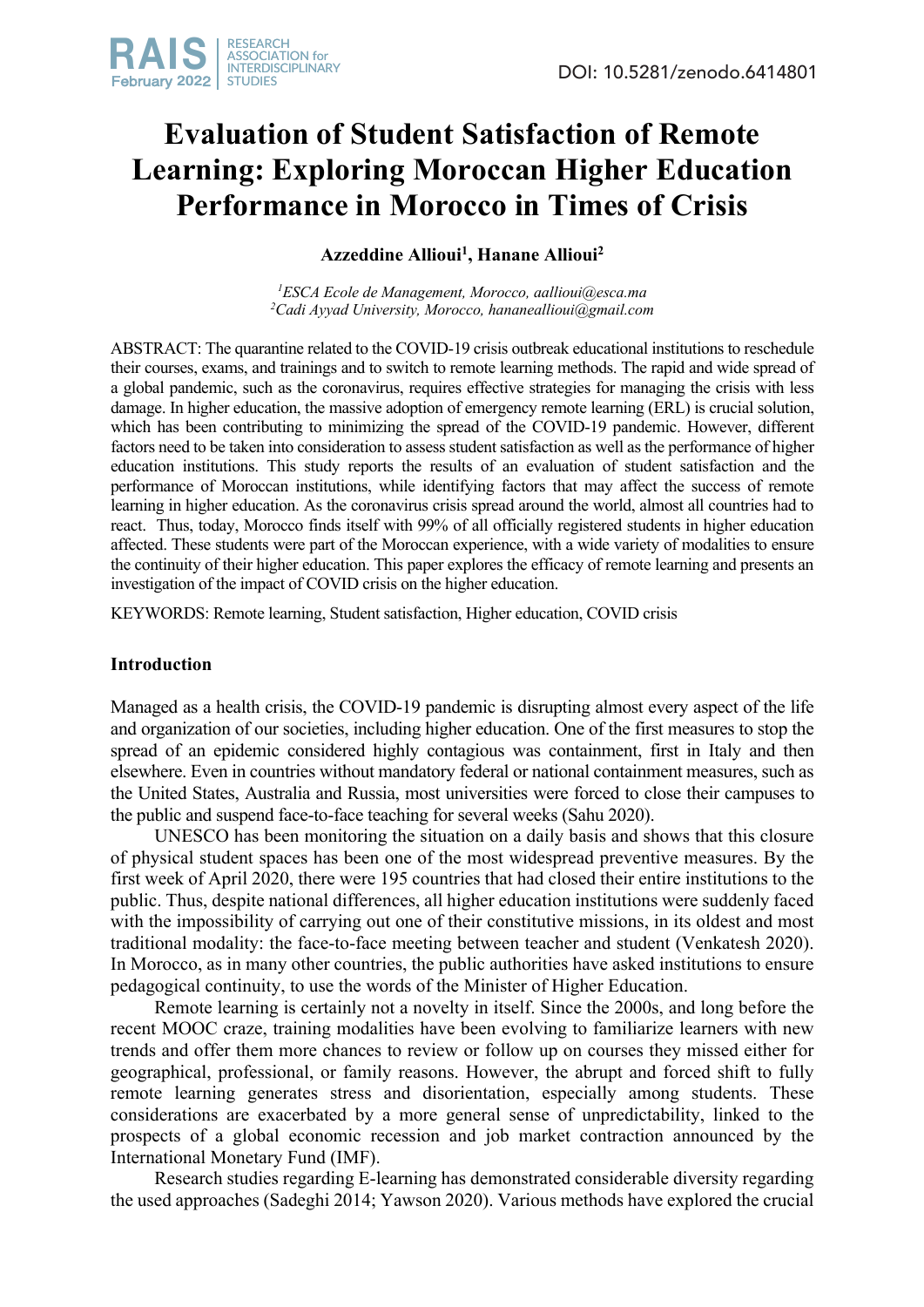factors affecting student satisfaction (Al-Adwan 2013; Al-Sheeb 2018; Kintu 2017). Recently the adoption of artificial intelligence-related techniques, such as sentiment analysis, deep learning, for remote learning, training simulations, forecasting students' performance has been widely used (Abu Saa 2019). Meanwhile, this study explores the current state of higher education in Morocco, investigates students' satisfactions and provides further insights into the adoption of novel techniques tackle the potential future crisis.

The paper is organized as follows: a description of the studied context; the study of traditional and current higher education regarding advanced technologies Thereafter, the empirical study of the performance of higher education institutions in Morocco is explained. Finally, implications and limitations of this study are presented.

#### **Context and issues**

The abrupt of coronavirus crisis around the world, has affected educational systems, and raised a set of critical and necessary decisions to prevent the wide and rapid propagation of the health crisis, while warranting efficient pedagogical continuity. The variant uncertainty of this situation led the Moroccan higher education and scientific research to suspend face-to-face classes, in both public and private institutions, and adopt remote learning. In this context, the higher education sector particularly requires the application of the announced procedures encouraging educational institutions to switch from a traditional teaching way to a remote plan of learning and academic supervision, through ensuring the steadiness of teaching-learning during crisis time and therefore avoid any possible precipitated academic year ending.

The new unplanned change towards the application of remote learning systems and virtual classes. As the main actors in the remote learning experience, professors have to use all their technological and communication skills, to provide efficient online courses. Besides, students are the target of the whole operation for better achievements and learning skills in these exceptional conditions of and health crisis. All these elements accentuate the problem of remote learning to be able to live in a world of uncertainty (Morin 2020).

It is extremely important to evaluate the current case of remote learning, considering the satisfaction of students, who are the primary stakeholders and the central link in the pedagogical reflection and action, and in the superior quality of pedagogical practices. The implementation of innovative solutions allows to improve the performance of higher education and to help all students to develop their knowledge, learning and skills. To clarify the situation of remote learning set up by Moroccan higher education institutions to face the crises, it is necessary to:

- Evaluate experiences with remote higher learning.
- Measure student satisfaction with remote learning.
- Determine the difficulties and constraints encountered during this period of remote learning.
- To draw lessons and suggest ways to improve remote learning.

## **Importance of advanced technology in higher education**

The adoption of technologies, especially intelligent ones, in Moroccan higher education is characterized by a glaring gap between theory and reality on the ground. This leads to a strong need to rationalize the passage from the desirable to what is actually feasible. On the theoretical and discursive level, the national charter of education and training requires that the technologies must form the paths of the future. However, the crisis caused by the coronavirus requires the acceleration of the use of all the technological advances to strengthen remote learning and to ensure a kind of equal opportunity of access to resources. However, various factors hinder the smooth running of remote learning, including the lack of strict adherence to transparency, the lack of willingness and real participation, and the involvement of all stakeholders.

The Ministry of Higher Education has, for years, introduced the teaching of information and communication technologies for the benefit of university students, to contribute to the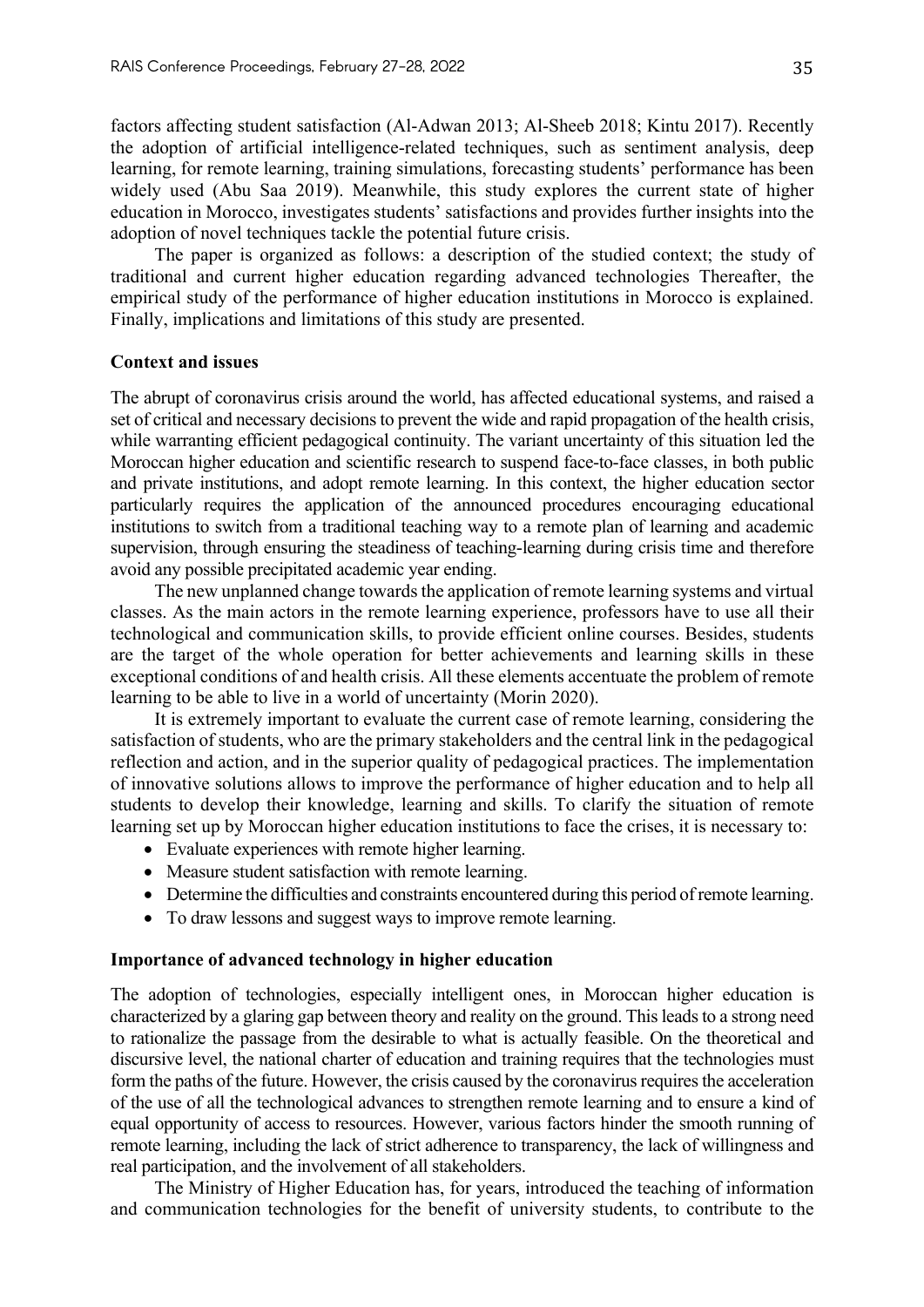improvement of the quality of teaching and learning. In this sense, Morocco has led to many initiatives aimed at the establishment of program of generalization and integration of ICT in higher education such as the development of projects related to the Numeric Morocco 2013 and 2020, the E-Sup program 2006, the Moroccan Virtual Campus project (CVM), the MARWAN network, the APOGEE project, the INJAZ programs, etc.

In this logic, the framework law 51-17 on the system of education of teaching, training and scientific research (Higher Council of Education, 2015), states in Article 33 that the government must take the necessary measures to provide educational, training and research institutions with resources and technologies through the following procedures (CSEFRS 2019):

- Restate the integration of information and communication technologies to promote the quality of learning and improve its profitability.
- Create innovation and production laboratories for digital resources, but also train specialists in this field.
- Develop and improve remote learning mode to accompany face-to-face learning.
- Integrate e-learning in the horizon of its progressive generalization.

The education system in general and the higher education system, shows a digital divide characterized by extremely flagrant delays in the integration of remote learning and training devices. In this sense, the latest report on the reform of Moroccan higher education concludes that there is no structured digital plan for higher education. In short, the role of the Moroccan university today is first to ensure easy access to the platforms used, to show students how to use information and communication technologies wisely and finely, to provide a favorable context for its exploitation in teaching-learning practices, and to overcome the challenges of remote learning. This must inevitably be oriented towards democratization, which establishes access to digital and remote learning for all students, not only so that institutions and classrooms are equipped with computers and multimedia, but also to place this access in the context of improving the quality of teaching and learning.

## **The state of higher education performance at the time of COVID-19 in Morocco**

Each Moroccan university or higher institution has mobilized to succeed in overcoming the difficulties raised by the health crisis through the technological means available. It is obvious that students, today, are initiated to this kind of teaching-learning resources and have their institutional account, which allows them to access these platforms of information exchange and document sharing. It also turns out that some higher education professors have their own spaces in this type of platform and post their online courses there. This experience has allowed for the fluidity of the forced transition to remote learning in an emergency.



Figure 1. Current state of remote Higher education in Morocco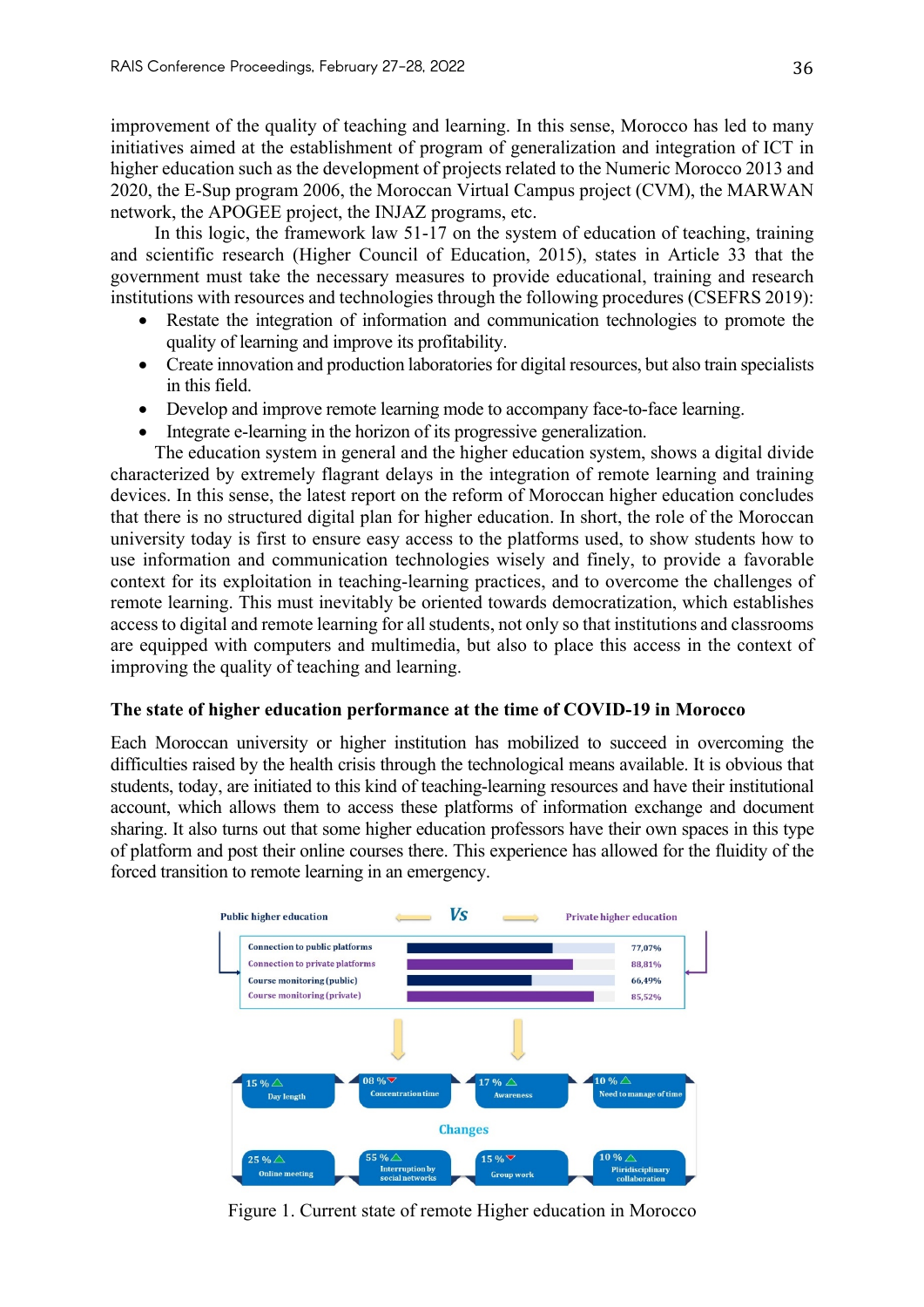But it is also essential to emphasize that there is still work to be done in this direction, because the community of higher education including teachers are not, yet all involved in this new mode of teaching. It should be noted that one of the advantages of this epidemic is that a considerable number of teachers have mobilized to succeed in this remote learning. Numerous efforts have been made by the different actors of education to overcome this crisis. Through the different social networks, several initiatives have been taken to help students benefit from remote learning. The latter, for their part, have shown themselves to be involved in this new mode of teaching/learning. Despite the importance of this remote learning initiative, it is quite clear that the continuity of the courses is at risk of being interrupted due to numerous factors as illustrated in Figure 1.

As of early June 2020, more than 20,258 courses have been computerized. These courses represented 82.21% of the courses offered in the calendar of the second academic semester 2019/2020 in the universities of Morocco. Students connected to electronic applications and platforms in public universities was 77.07% of total enrolled students, while for private universities the rate was 88.81%. The number of students benefiting from computerized courses reached 66.49% in public universities, and 85.52% in private universities. In this investigation, 73% of students use their smartphones to access educational platforms for learning purposes, 78% of university professors use laptops, and a wide range of students with neither connection tools nor internet access. The current situation of remote higher education requires the creation of a favorable framework of intervention based on the digitalization of education, which remains a mixed and critical task.

#### **Empirical study and discussion of the finding results**

To analyze the satisfaction of students toward the remote course, the investigation was set up by a structured survey filled by 9 058 students of different higher educational institutions in Morocco. The survey includes close-ended entries for the students to fill. The survey form was constructed using Google Forms to collect the responses from the students. The study underlined the encountered limits and difficulties during the remote learning process. The Figure 2 describes the feelings of students regarding the online courses.



Figure 2. The Satisfaction of students according to their level

Most of students, especially in the first year found that the courses are confusing. In contrast the fifth-year students are more satisfied with remote courses. According to students' answers,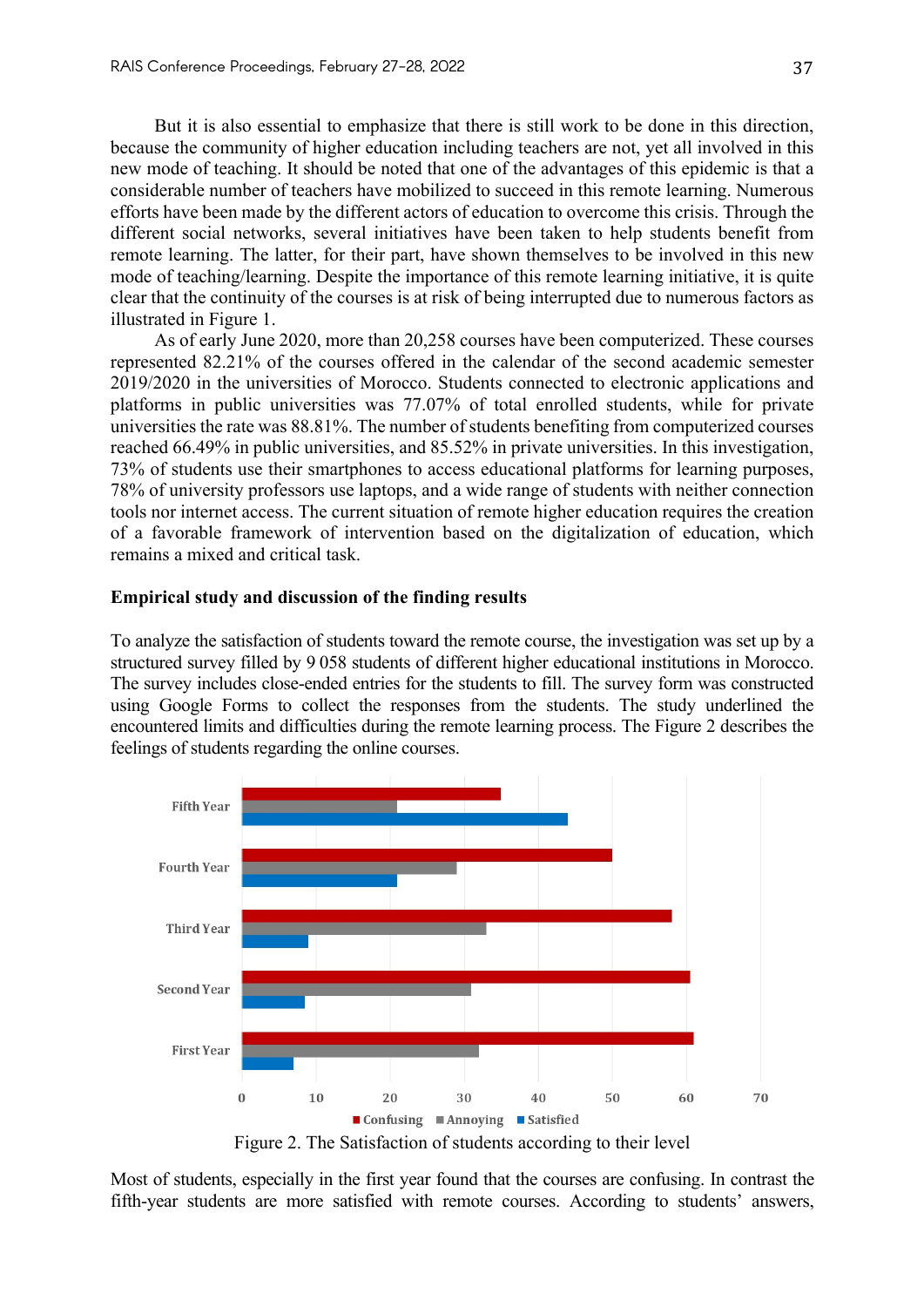important rates highlighted their unsatisfaction, either they find the presented online classes boring, or confusing so they cannot get the accurate information. Another reason that may influence their satisfaction is the nature of session i.e., animated, narrative, practical, etc. Regarding the 1st year students' impressions, they proclaimed that they were facing new environment during the time of crisis, so they don't have much knowledge about remote learning, they lack the attitude of selforganization and adaption to deal with the new remotely course repartition and requirements. For the students of other levels, they revealed that they are missing the human interactions, the entertainment time, and communication skills development. The divergence of these obtained results refers to distinct factors such as the age, the maturity, the social level, the strategy of remote teaching, the course structures. Another important aspect of remote learning is the attendance rate, which may indicate the success or the failure of the continuity of online courses. Table 1 reveals the attendance rates of students by gender and level. After the evaluation of the assembled data, we observe that females form most of the students who do not attend the course on time, so they need to check the recording course. In the other hand the males are late to attend the online courses. We can infer that the social culture in Morocco impacted the remote learning. In fact, females must deal with homework then focus on studies carefully, thanks to the recorded. However, males have much time, so they can deal with all courses.

|                    |            | Female  |        | <b>Male</b> |         |        |  |
|--------------------|------------|---------|--------|-------------|---------|--------|--|
|                    | Attendance | Absence | Late   | Attendance  | Absence | Late   |  |
| <b>First Year</b>  | 55,17%     | 20,83%  | 24,00% | 44,83%      | 79,17%  | 76,00% |  |
| <b>Second Year</b> | 33,62%     | 49,15%  | 17,23% | 66,38%      | 50,85%  | 82,77% |  |
| <b>Third Year</b>  | 32,44%     | 37,48%  | 30,08% | 67,56%      | 62,52%  | 69,92% |  |
| <b>Fourth Year</b> | 30,11%     | 34,28%  | 35,61% | 69,89%      | 65,72%  | 64,39% |  |
| <b>Fifth Year</b>  | 50,32%     | 12,43%  | 37,25% | 49,68%      | 87,57%  | 62,75% |  |

Table 1. The rate of remote attendance by gender.

As this study aims to investigate the satisfaction of students as well as the performance of remote learning, a comparative analysis is required among universities, business schools, and private institutions. Table 2 illustrates the variations of satisfaction and performance rates. The results reveals that the delay encountered in remote learning, especially among public institutions (universities and business schools), are caused by two main reasons, specifically material (the problem of internet access, computer breakdowns, etc.), and pedagogical reasons (teaching methods, the used tools to animate the sessions, learning connection, learning feedbacks, etc.).

|  |  | Table 2. The satisfaction rates of the students with remote learning |  |  |  |  |  |  |
|--|--|----------------------------------------------------------------------|--|--|--|--|--|--|
|--|--|----------------------------------------------------------------------|--|--|--|--|--|--|

|                             | <b>Public Institutions</b> |       |                |       |                             | Average |                |       |       |       |         |
|-----------------------------|----------------------------|-------|----------------|-------|-----------------------------|---------|----------------|-------|-------|-------|---------|
|                             | I <sub>1</sub>             | 12    | I <sub>3</sub> | I4    | I <sub>5</sub>              | I6      | I <sub>7</sub> | I8    | I 9   | I 10  |         |
| Courses %                   | 45                         | 71,14 | 68,25          | 69    | 81                          | 78,65   | 88             | 32    | 59,98 | 89    | 68,20   |
| Online meeting attendance % | 52,95                      | 79,09 | 76,20          | 75,20 | 74,10                       | 81,85   | 86,05          | 48,97 | 66,18 | 85,83 | 72,64   |
| Teamwork %                  | 58,32                      | 78,32 | 74,32          | 73,32 | 88,32                       | 83,32   | 93,32          | 63,32 | 63,32 | 93,32 | 76,92   |
| Performance %               | 55                         | 75    | 71             | 70    | 85                          | 80      | 90             | 60    | 60    | 90    | 73,6    |
|                             |                            |       |                |       |                             |         |                |       |       |       |         |
|                             |                            |       |                |       | <b>Private Institutions</b> |         |                |       |       |       | Average |
|                             | I <sub>1</sub>             | 12    | I 3            | I4    | I 5                         | I6      | I <sub>7</sub> | I 8   | I 9   | I 10  |         |
| Courses %                   | 50,4                       | 76,5  | 73,61          | 74,36 | 86,4                        | 84,01   | 93,4           | 37,4  | 65,34 | 94,4  | 73,56   |
| Online meeting attendance % | 57,86                      | 84,00 | 81,11          | 80,11 | 79,01                       | 86,76   | 90,96          | 53,88 | 71,09 | 90,74 | 77,55   |
| Teamwork %                  | 63,99                      | 83,99 | 79,99          | 78,99 | 93,99                       | 88,99   | 98,99          | 68,99 | 68,99 | 98,99 | 82,59   |
| Performance %               | 59,4                       | 79,36 | 75,36          | 74,36 | 89,4                        | 84,36   | 94,4           | 64,4  | 64,36 | 94,4  | 77,96   |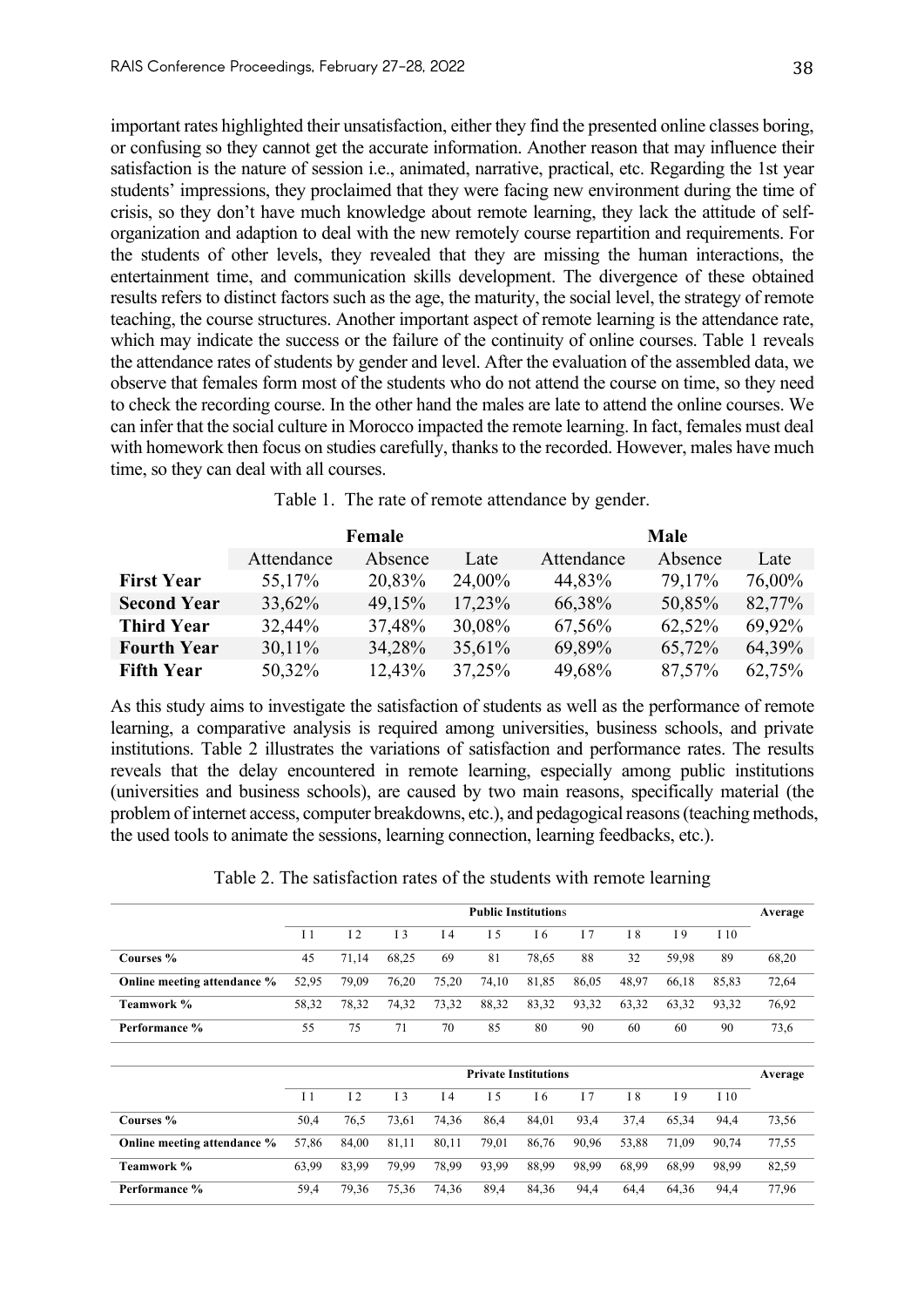Another important aspect is last year (fifth) students' readiness for practical jobs in the market. Table 3 underlines clearly that students are not definitely sure of their acquired abilities and skills before graduation. Besides, only 28.8% have confidence to get an accurate job, and 3.1% of them aim to start an independent business after graduation. Therefore, most students intend to have a well-structured and appropriate training after graduation.

| <b>Questions</b>                                                               | No<br>$\frac{6}{9}$ | <b>Usure</b><br>$\frac{6}{9}$ | Yes<br>$\frac{6}{9}$ |
|--------------------------------------------------------------------------------|---------------------|-------------------------------|----------------------|
| Do you have believed that you acquired the needed skills before<br>graduation? | 3,8                 | 35,1                          | 61,1                 |
| Do you prefer to have face to face courses before graduation?                  | 11,5                | 24,4                          | 64,1                 |
| Do you need extra structured courses before graduation?                        | 27,5                | 44,3                          | 28,2                 |
| Do you have the confidence to have the suitable skills for market<br>demand?   | 31,9                | 39,3                          | 28,8                 |
| Do you prefer to trainings after graduation?                                   | 28,5                | 44,9                          | 26,6                 |
| Do you prefer to start your own work after graduation?                         | 86,3                | 10,6                          | 3,1                  |

|  |  |  |  | Table 3. Students' readiness after graduation |
|--|--|--|--|-----------------------------------------------|
|--|--|--|--|-----------------------------------------------|

Higher education systems have to overcome the covid-19 crisis and provide performant learning solutions. As there is no clear sign of the end of this health crisis, especially with the variants developing each time, it is essential to overcome the challenges limiting the smooth running of remote learning. The higher educational institutions need an accurate management of the current crisis and a quick reflection on educational system recovery is a vigorous way. Students need better equipment's, support and following, and a revitalized sense of responsibility to understand and tackle the urgency for better education quality. However, the rapid migration of the Moroccan higher education system from a 1.0 technology (based on the use of paper and face-to-face courses) to a 4.0 technology (based on platforms for courses or exams) remains an undeniable achievement despite the success rates that remain modest.

Despite the gap between public and private institutions in terms of course attendance, student satisfaction or the performance of the remote learning operation in the face of the health crisis, it is quite important to value the need for more investment and consideration to achieve valued achievements, and promising E-learning, based on the gains made during the health crisis of Covid-19. The current crisis affected immediately the higher educational system and fastened the adoption of latest information and communication technologies. In that context, it is recommended to adopt advanced and intelligent technologies such as artificial intelligence, augmented reality to enhance the quality of the proposed courses as well as the performance of the higher educational system.

The results of this research show that despite the importance of the efforts made by the faculty and the motivation for remote learning in the future, students share common opinions regarding the overall dissatisfaction with this experience of remote learning reinforced by several difficulties and constraints encountered related to the poor connection to the Internet (especially in rural areas), the costs of connection, the costs of computer peripherals, etc. The response to the questions of this study on remote learning in a particular period, has allowed to draw several lessons on the way Moroccan universities through their institutions and staff and administrative bodies have managed the unlikely situation, experiences, and level of satisfaction of students with the device of remote learning.

## **Conclusion**

The distress caused by covid-19 crisis affected the entire educational system in Morocco. The learning process have been impacted and disrupted according to the unprecedented new crisis